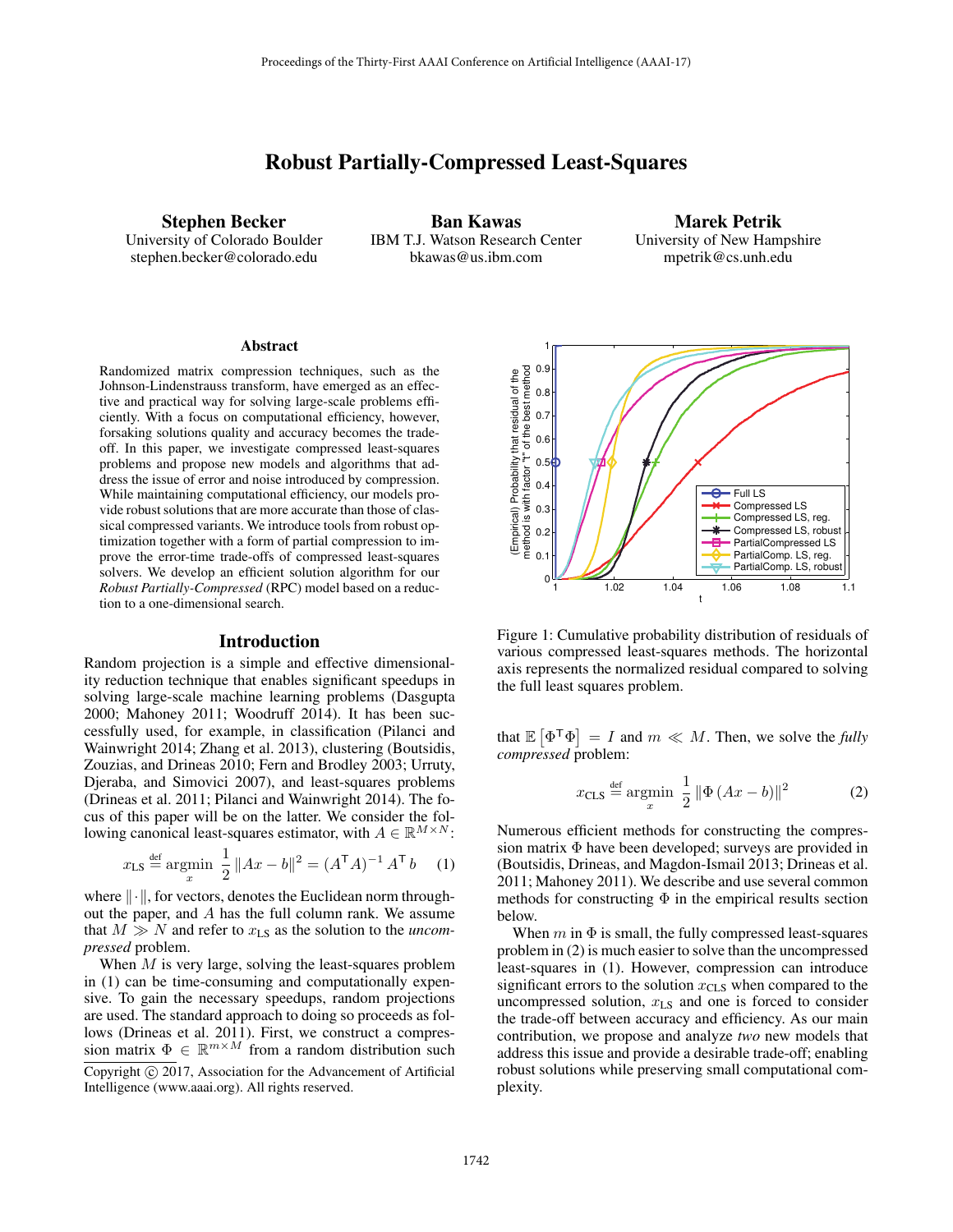Results in Fig. 1—which we explain in detail in the experimental section—demonstrate the main issue with standard methods as well as how we alleviate it. Our new model is the following *partially-compressed* least-squares estimator:

$$
\min_{x} \frac{1}{2} \|\Phi A x\|^2 - b^{\mathsf{T}} A x
$$
 (3)  
which is denoted as "PartialCompressed LS" in Fig. 1 and

its solution is given by:

$$
x_{\text{PCLS}} \stackrel{\text{def}}{=} (A^{\mathsf{T}} \Phi^{\mathsf{T}} \Phi A)^{-1} A^{\mathsf{T}} b . \tag{4}
$$

 $x_{\text{PCLS}} \stackrel{\text{def}}{=} (A^{\mathsf{T}} \Phi^{\mathsf{T}} \Phi A)^{-1} A^{\mathsf{T}} b$ . (4)<br>Note that only the computationally expensive parts of the ordinary least-squares estimator, which involve inverting  $A<sup>T</sup>A$ , are compressed. Also notice, in comparison, that the objective function of the fully compressed least-squares estimator is  $\frac{1}{2} \|\Phi Ax\|^2 - b^{\mathsf{T}} \Phi^{\mathsf{T}} \Phi A \hat{x}$ .<br>While not the focus of this paper–

While not the focus of this paper—since our goal here is to introduce our new estimator in (3)—it is important to note that the prediction error  $||Ax_{\text{PCLS}} - Ax_{\text{LS}}||$  of the partially compressed solution,  $x_{\text{PCLS}}$ , is not always smaller than the error of the fully compressed one,  $x_{\text{CLS}}$ . We describe when and why this is the case in the section that deals with the approximation error bounds.

To further reduce the residuals of partial least squares, we have derived our second model, the *robust partiallycompressed* least-squares estimator (RPC). It is denoted as "PartialComp. LS, robust" in Fig. 1. RPC explicitly models errors introduced by compression and is closely related to robust least-squares regression (El Ghaoui and Lebret 1997). Leveraging robust optimization techniques makes it possible to reduce the solution error without excessively increasing computational complexity and is a data-driven approach that has been widely used in the last two decades (Ben-Tal, El Ghaoui, and Nemirovski 2009). In our numerical results, we have observed a similar effect to that when applying robust optimization to the fully compressed least-squares solution; increased accuracy and reduction in error.

While we show that RPC can be formulated as a secondorder conic program (SOCP), generic off-the-shelf SOCP solvers may be slow for large problems. Therefore, as one of our contributions, we have developed a fast algorithm based on a *one-dimensional search* that can be significantly faster than CPLEX. Using this fast algorithm, the RPC model is asymptotically just as efficient as the non-robust model. Table 1 puts our results in context of prior related work.

Our empirical results, show that both *partiallycompressed* and *robust partially-compressed* solutions can outperform models that use full compression in terms of quality of solutions. We also show that compressed variants are more computationally efficient than ordinary least-squares, especially as dimensions grow.

# Robust Partially-Compressed Least-Squares

As described above, our objective is to enhance solution quality and increase robustness against noise and errors introduced by compression. One way of improving robustness is to use ridge regression, which when applied to our model (3), we obtain the following formulation:

$$
\min_{x} \frac{1}{2} \|\Phi A x\|^2 - b^{\mathsf{T}} A x + \mu \|x\|^2,\tag{5}
$$

for some regularization parameter  $\mu$ . One caveat of using ridge regression is that it does not capture the error structure introduced by compression, which differs significantly from that present in the data of the original uncompressed ordinary least-squares problem. Robust optimization (Ben-Tal, El Ghaoui, and Nemirovski 2009), however, enables us to do exactly that and allows us to explicitly model the error structure. The following is our *Robust Partially-Compressed* (RPC) estimator:

$$
x_{\rm RPC} = \underset{x}{\text{argmin}} \max_{\|\Delta P\|_F \le \rho} \frac{1}{2} \|(P + \Delta P)x\|^2 - b^{\mathsf{T}} Ax \tag{6}
$$

where  $P = \Phi A$  and  $\Delta P$  is a matrix variable of size  $m \times N$ .<br>The general formulation of the problem allows for a more The general formulation of the problem allows for a more targeted model of the noise that captures the fact that  $\|\Phi Ax\|$ is a random variable while  $b<sup>T</sup>Ax$  is not. That is, the uncertainty is restricted to the data matrix  $P$  alone since the partial compression does not introduce any noise in the right-hand side.

Without compression, it is worth noting that applying robust optimization techniques to the *ordinary* least-squares problem yields the same solution as applying ridge regression with a data-dependent parameter (El Ghaoui and Lebret 1997). As we will show, this is not the case in our setting, as robust partially-compressed least-squares does not reduce to ridge regression. Empirically, we have also seen that robust partially-compressed least-squares is more likely to yield better results than ridge regression and has more intuition built behind it.

All of the above, motivated us to focus more on our RPC (6) model and to derive a corresponding efficient solution algorithm.

## Optimal Solution of RPC

 $\parallel$ 

While the inner optimization in (6) is a non-convex optimization problem, we show in the following lemma that there exists a closed-form solution.

Lemma 1. *The inner maximization in* (6) *can be reformulated for any* x *as:*

$$
\max_{\Delta P \parallel_F \le \rho} \|(P + \Delta P)x\|^2 = (\|Px\| + \rho \|x\|)^2 \ . \tag{7}
$$

*In addition, the maximal value is achieved for*  $\Delta P$  =  $\frac{\rho}{\|Px\|\|x\|}Pxx^{\mathsf{T}}.$ 

*Proof.* The objective function can be upper-bounded using the triangle inequality:

$$
\max_{\|\Delta P\|_F \le \rho} \| (P + \Delta P)x \|^2 \le \max_{\|\Delta P\|_F \le \rho} (\|Px\| + \|\Delta Px\|)^2
$$
  

$$
\le (\|Px\| + \rho \|x\|)^2.
$$

To show that this bound is tight, consider  $\overline{\Delta}P =$  $\frac{\rho}{\|Px\|\|x\|}Pxx^{\mathsf{T}}$ . It can be readily seen that  $\|\overline{\Delta P}\|_F = \rho$ .<br>Then by algebraic manipulation:

$$
\max_{\|\Delta P\|_F \le \rho} \| (P + \Delta P)x \|^2 \ge \| (P + \overline{\Delta P}) x \|^2
$$

$$
= (\|Px\| + \rho \|x\|)^2 .
$$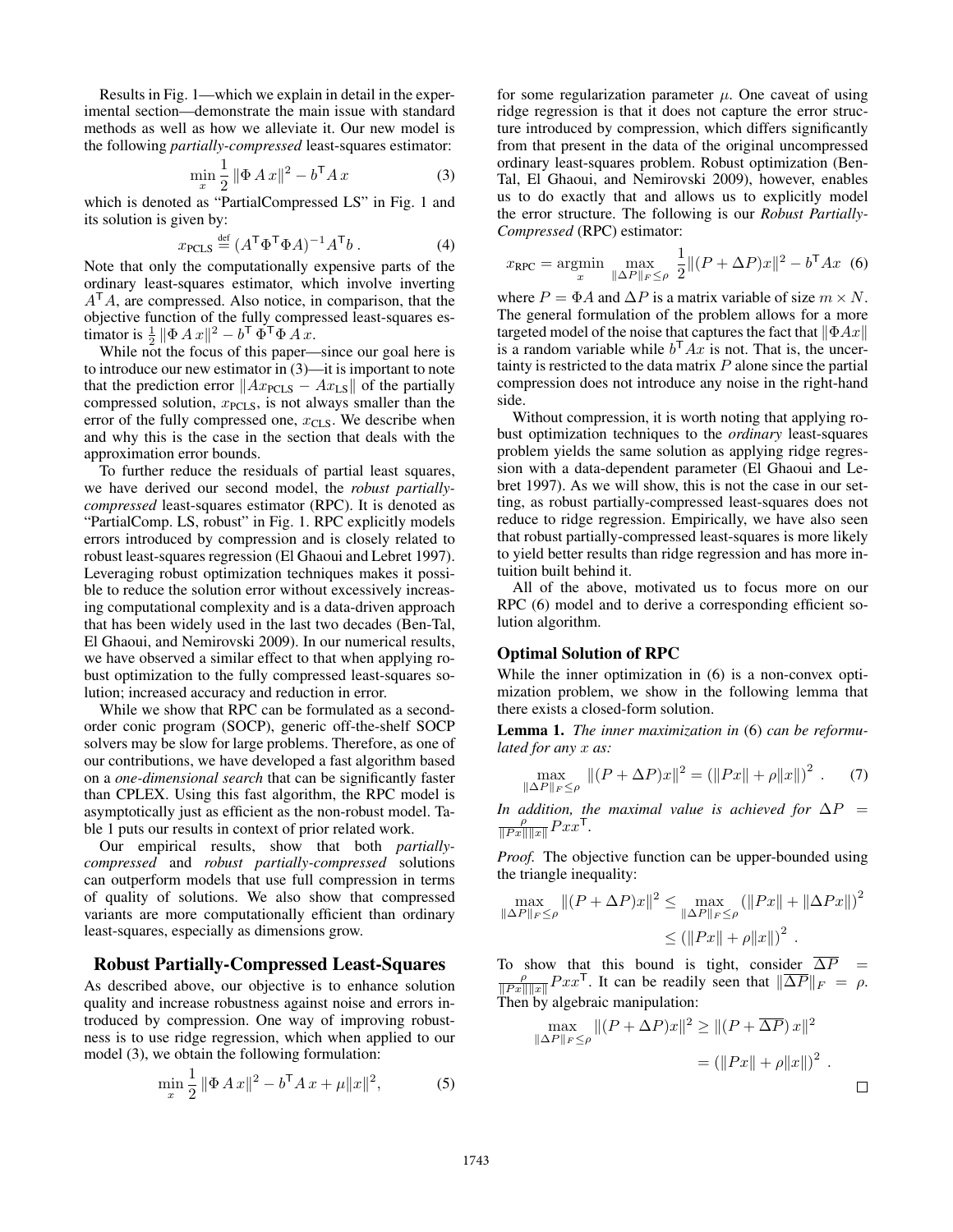|                     | <b>Least Squares</b>           | Ridge Regression                   | <b>Robust Least Squares</b>   |
|---------------------|--------------------------------|------------------------------------|-------------------------------|
| No Compression      | many                           | e.g., (Boyd and Vandenberghe 2004) | (El Ghaoui and Lebret 1997)   |
| Partial Compression | new: (3)                       | new: (5)                           | new: (6)                      |
| Full Compression    | e.g., (Drineas et al. $2011$ ) | e.g., (Boyd and Vandenberghe 2004) | new (but algo. via El Ghaoui) |

Table 1: Our work in context of previous results. The equation numbers point to the objective functions for each method.

 $\overline{r}$ 

Using Lemma 1, the robust partially-compressed estimator  $x_{\text{RPC}}$  is the optimal solution to:

$$
\min_{x} \frac{1}{2} (||Px|| + \rho ||x||)^2 - b^{\mathsf{T}} Ax. \tag{8}
$$

We now analyze the structure of the optimal solution and point to connections and differences in comparison to results from ridge regression.

**Theorem 1.** *The optimal solution*  $x_{RPC}$  *to* (8) *must satisfy:* 

$$
x_{RPC} = \frac{1}{\alpha + \rho \beta} (\alpha^{-1} P^{\mathsf{T}} P + \rho \beta^{-1} I)^{-1} A^{\mathsf{T}} b , \qquad (9)
$$

*such that*  $\alpha = ||Px_{RPC}||$  *and*  $\beta = ||x_{RPC}||$ *, or*  $x_{RPC} = 0$  *if*  $A^{\mathsf{T}}b = 0.$ 

*Proof.* The theorem follows the first-order optimality conditions. The function (8) is everywhere convex, and differentiable everywhere except at  $x = 0$ . We can show the solution  $x = 0$  is only optimal if  $A^{T}b = 0$ . The objective at  $x = 0$  $x = 0$  is only optimal if  $A^T b = 0$ . The objective at  $x = 0$ <br>is 0. If  $A^T b \neq 0$ , then for sufficiently small  $t > 0$ , the point is 0. If  $A^{\mathsf{T}}b \neq 0$ , then for sufficiently small  $t > 0$ , the point  $tA^Tb$  gives a strictly negative objective (since  $t^2 = o(t)$  as  $t \to 0$ ) hence  $r = 0$  is not optimal. If  $r \neq 0$  the following  $t \to 0$ ), hence  $x = 0$  is not optimal. If  $x \neq 0$ , the following first-order conditions are necessary and sufficient:

$$
0 = (\|Px\| + \rho \|x\|) \left( \frac{P^{\mathsf{T}} Px}{\|Px\|} + \rho \frac{x}{\|x\|} \right) - A^{\mathsf{T}} b,
$$

from which we derive (9). The theorem follows directly from setting  $\alpha$  and  $\beta$  to the required values. П

Theorem 1 shows that the optimal solution to the robust partially-compressed least-squares problem is structurally similar to a ridge regression solution. The two main differences are that there are two parameters,  $\alpha$  and  $\beta$ , and these parameters are data-dependent. When setting  $\rho$  to 1—which is what we have done in our empirical study, one advantage over ridge regression would be that there is no need to fine-tune the regularization parameter,  $\mu$ , and one can rely on only data-driven parameters  $\alpha$  and  $\beta$ . Even when there is a need to fine-tune the free parameter  $\rho$  in RPC—which we have not done in our results and simply set  $\rho$  to be equal to 1— $\rho$  has a structural meaning associated with it;  $\rho$  is the size of the uncertainty set in (6) and (7) and one can quickly build an intuition behind how to set its value, which is not the case for the regularization parameter  $\mu$ . In a current investigation, which is out of the scope of this paper, we are building connections between  $\rho$  and the compression dimension m, which will enable us to appropriately set  $\rho$  as a function of m.

Note that Theorem 1 does not provide a method to calculate  $x_{\text{RPC}}$ , since  $\alpha$  and  $\beta$  depend on  $x_{\text{RPC}}$ . However, given that (8) is a convex optimization problem, we are able to reformulate it as the following second-order conic program (SOCP) in standard form:

$$
\min_{x,t,u,z} \quad \frac{1}{2}z - b^T A x
$$
\n
$$
\text{s.t.} \quad \|Px\| \le t \,, \ \rho \|x\| \le u \,, \ \left\| \frac{t+u}{z - \frac{1}{4}} \right\| \le z + \frac{1}{4} \,.
$$
\n
$$
(10)
$$

The last constraint in this program translates to  $z \ge (t +$  $|u|^2$ .

While efficient polynomial-time algorithms exists for solving SOCP problems, they are typically significantly slower than solving least-squares. Therefore, to achieve practical speedup, we need to derive a more efficient algorithm. In fact we propose a reduction to a one-dimensional optimization problem in the following section.

### Efficient Computation of RPC

In this section, we describe a faster approach than solving the SOCP problem in (10) based on a reduction to a onedimensional search problem.

Input: *A*, *b*, 
$$
\Phi
$$
, *P* =  $\Phi A$ ,  $\rho$   
\nOutput: *x*  
\n $U \Sigma V^{T} \leftarrow \text{SVD}(P);$   
\n $\tau \leftarrow \rho ||b||_{2}/2;$  // Initialization  
\n// Solve  $x \leftarrow \text{argmin}_{x} h_{\tau_k}(x)$   
\nwhile  $||\Sigma y||\gamma_k - 1| \le \epsilon$  do  
\n $\gamma_k \leftarrow \arg \min_{\gamma} \phi(\gamma) = \sum_{i=1}^{N} \frac{\overline{b}_i^2}{(\gamma \sigma_i^2 + \rho)^2} - 1$   
\n $y_k \leftarrow \frac{1}{\tau} V^{T} (P^{T} P + \gamma_k I)^{-1} A^{T} b;$   
\n// When  $\tau = \tau^*$  then  $\alpha = ||\Sigma y||$   
\n $\tau_{k+1} \leftarrow \tau_k ||\Sigma y_k|| \gamma_k;$   
\nend  
\n// Recovery the solution  
\n $\alpha \leftarrow \frac{\tau}{1 + \rho \gamma^*};$  // Using:  $\alpha + \rho \beta = \tau$   
\n $\beta \leftarrow \frac{\tau - \alpha}{\rho};$   
\n $x \leftarrow \frac{1}{\rho} V y;$   
\n*locritum* 1: Efficient Algorithm for Solving PBC

Algorithm 1: Efficient Algorithm for Solving RPC

First, we reformulate the optimization problem (8) as:

$$
\min_{x,t} \frac{1}{2}t^2 - b^{\mathsf{T}}Ax \quad \text{s.t.} \quad ||Px|| + \rho ||x|| \le t \tag{11}
$$

2 Our goal is to derive and then solve the dual problem. The Lagrangian of (11) is

$$
\mathcal{L}(x, t, \tau) = \frac{1}{2}t^2 - b^{\mathsf{T}}Ax + \tau (\|Px\| + \rho \|x\| - t)
$$

Since strong duality conditions hold, we solve the onedimensional dual maximization problem  $\max_{\tau>0} g(\tau)$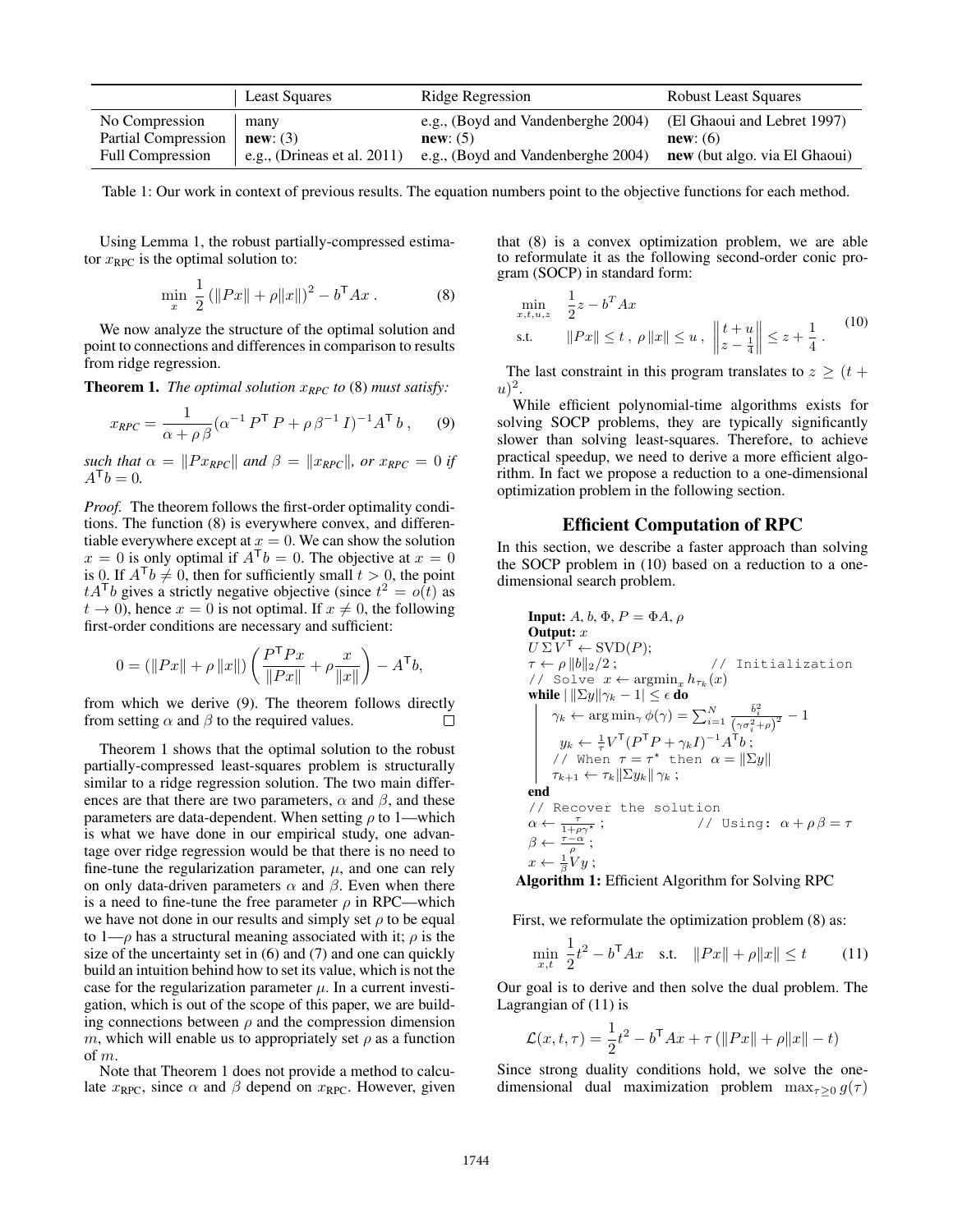where  $q(\tau)$  is given as

$$
\min_{t} \left( \frac{1}{2} t^2 - \tau t \right) + \min_{x} \tau \left( \|Px\| + \rho \|x\| \right) - b^{\mathsf{T}} Ax
$$
\n
$$
= -\frac{1}{2} \tau^2 + \min_{x} \underbrace{\tau \left( \|Px\| + \rho \|x\| \right) - b^{\mathsf{T}} Ax}_{h_{\tau}(x)} . \tag{12}
$$

The second equality follows since  $||Px|| + \rho ||x|| = t = \tau$ for the optimal primal and dual solution. Observe that  $h_\tau(x)$ is positive homogeneous in  $x$  and therefore:

$$
\min_{x} h_{\tau}(x) = \begin{cases}\n-\infty & \tau < \tau^{\star} \quad \text{(Case 1)} \\
0 & \tau = \tau^{\star} \quad \text{(Case 2)} \\
0 & \tau > \tau^{\star} \quad \text{(Case 3)}\n\end{cases}
$$
\n(13)

where  $\tau^* \geq 0$  is the optimal dual value.

Intuitively, to solve for the optimal solution, we need to find the maximal value of  $\tau$  such that  $h_{\tau}(x)=0$ . Appendix derives the approach that is summarized in Algorithm 1. Observe that the function  $h_{\tau}(x)$  is convex. The main idea is to reduce the optimization to a single-dimensional minimization and solve it using Newton method. We also use the SVD decomposition of  $P$  to make the search more efficient so that only a single  $\mathcal{O}(N^3)$  step is needed.

In terms of the computational complexity, Algorithm 1 requires  $\mathcal{O}(mN^2 + N^3)$  operations. All operations inside of the loop are dominated by  $\mathcal{O}(N^3)$ . The number of iteration that is needed depends on the desired precision. Table 2 compares the asymptotic computational complexity of the proposed robust partial compression with the complexity of computing the full least-squares solution.

### Approximation Error Bounds

Analysis of solution quality is known for the fully compressed least-squares problem (e.g. (Pilanci and Wainwright 2014)). In this section, we derive bounds for the partiallycompressed least-squares regression.

First, the following simple analysis elucidates the relative trade-offs in computing full or partial projection solutions. Let  $x^*$  be the solution to the full least-squares problem (3) and  $z^* = b - Ax^*$  be the residual. Recall that  $A^T z^* = 0$ . Now when  $x_{\text{CLS}}$  is the solution to (2), then:

$$
x_{\text{CLS}} = (A^{\mathsf{T}} \Phi^{\mathsf{T}} \Phi A)^{-1} A^{\mathsf{T}} \Phi^{\mathsf{T}} \Phi b
$$
  
=  $x^* + (A^{\mathsf{T}} \Phi^{\mathsf{T}} \Phi A)^{-1} A^{\mathsf{T}} \Phi^{\mathsf{T}} \Phi z^*$ 

On the other hand, the solution  $x_{\text{PCLS}}$  to (4) satisfies:

$$
x_{\text{PCLS}} = (A^{\mathsf{T}} \Phi^{\mathsf{T}} \Phi A)^{-1} A^{\mathsf{T}} b = (A^{\mathsf{T}} \Phi^{\mathsf{T}} \Phi A)^{-1} A^{\mathsf{T}} A x^{\star}
$$

The error in  $x_{\text{CLS}}$  is additive and is a function of the remainder  $z^*$ . The error in  $x_{\text{PCLS}}$  is, on the other hand, multiplicative and is independent of  $z^*$ . As a result, a small  $z^*$  will favor the standard fully compressed least-squares formulation, and a large  $z^*$  will favor the new partial compressed one.

We will now show that, in the sense of the following definition, the residual of the optimal solution of the partial projection problem is close to the residual of the true solution of the least-squares problem.

**Definition 1** ( $\epsilon$ -optimal solution). We say that a solution  $\hat{x}$ *is -optimal if it satisfies*

$$
\frac{\|A(\hat{x} - x_{LS})\|}{\|Ax_{LS}\|} \le \epsilon, \quad \epsilon \in (0, 1)
$$
 (14)

*where* x*LS is an optimal solution of the original highdimensional system* (1)*.*

For sub-Gaussian and ROS sketches, we can show that results in (Pilanci and Wainwright 2014) can be extended to bound approximation errors for partially-compressed leastsquares based on the definition of  $\epsilon$ -optimal above. These results are nearly independent of the number of rows M in the data matrix (except for how these affect  $||Ax_{LS}||$ ). The main guarantees for unconstrained least-squares are given in the following theorem (proof in appendix) which provides an exponential tail bound:

Theorem 2 (Approximation Guarantee). *Given a normalized sketching matrix*  $\Phi \in \mathbb{R}^{m \times M}$ *, and universal constants*  $c_0, c'_0, c_1, c_2$ , the sketched solution  $x_{PCLS}$  (4) is  $\epsilon$ -optimal (14) *with probability at least*  $1 - c_1 \exp(-c_2 m \epsilon^2)$ *, for any tolerance parameter*  $\epsilon \in (0,1)$ *, when the sketch or compression size* m *is bounded below by*

(*i*)  $m > c_0 \frac{rank(A)}{\epsilon^2}$ , if  $\Phi$  *is a scaled sub-Gaussian sketch* 

(*ii*)  $m > c'_0 \frac{rank(A)}{\epsilon^2} \log^4(N)$ , *if*  $\Phi$  *is a scaled randomized or-thogonal systems (ROS) sketch* 

By "scaled" sketch, we mean  $\mathbb{E}(\Phi^T \Phi) = I$ , since for partial compression, scaling Φ does affect the answer, unlike full compression. For example, in the Gaussian case, we draw the entries of  $\Phi$  from  $\mathcal{N}(0, \frac{1}{m})$  instead of  $\mathcal{N}(0, 1)$ .

## Empirical Results

Our focus in this section is on the improvement of the solution error in comparison with the non-compressed least squares solution as well as the improvement over regular full compression.

We also investigate the computational speed of the algorithms and show that partial compression is just as fast as full compression (and hence sometimes faster than standard least-squares), and that robust partial compression is only roughly twice as slow (and asymptotically it is the same cost).

For completeness, we compare with (ridge-)regularized and robust versions of the standard compressed LS problem (2). The robust version is solved following the algorithm outlined in (El Ghaoui and Lebret 1997) since this can be treated as a robust ordinary least squares problem.

We first use a data set from the National Health Interview Survey from 1992, containing 44085 rows and only 9 columns; since it is highly overcomplete and contains potentially sensitive data, it is a good candidate for sketching. To test over this, we do 100 realizations of 5000 randomly chosen training data and 10000 testing data, and for each realization draw 50 random Walsh-Hadamard sketches with  $m = 10N$ .

The residual on the testing data (median over all 5000 realizations) is shown in Fig. 1. For robust variants, we set  $\mu$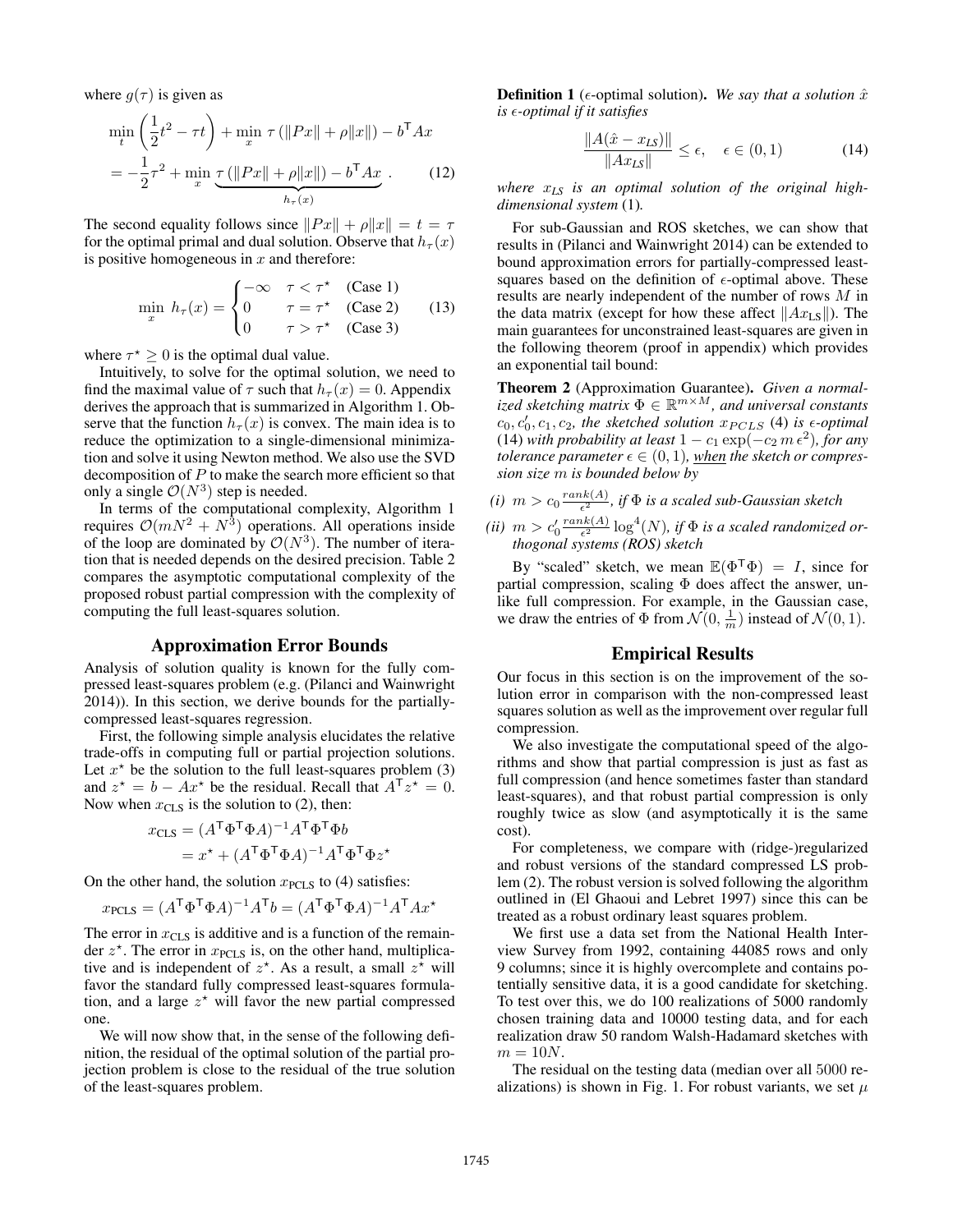|                   | <b>Least Squares</b> | <b>Robust Partial Compression</b> |                                 |                           |
|-------------------|----------------------|-----------------------------------|---------------------------------|---------------------------|
| Compression       |                      | Gaussian                          | Walsh-Hadamard                  | Counting                  |
| Comp. Time        |                      | $\mathcal{O}(m MN)$               | $\mathcal{O}(M \log MN)$        | $\mathcal{O}(nnz)$        |
| Solution Time     | $\mathcal{O}(M N^2)$ | $\mathcal{O}(mN^2+N^3)$           | $\mathcal{O}(mN^2+N^3)$         | $\mathcal{O}(mN^2+N^3)$   |
| <b>Total Time</b> | $\mathcal{O}(M N^2)$ | $\mathcal{O}(m MN + mN^2)$        | $\mathcal{O}(M \log MN + mN^2)$ | $\mathcal{O}(nnz + mN^2)$ |

Table 2: Asymptotic computational complexity of various compression methods. Symbol  $nnz$  denotes the number of non-zero elements in A we are assuming that  $m \gg N$  and  $M \gg N$ .



Figure 2: For very high compression  $(m/M$  very small), with even  $m = N$ , robustness/regularization is beneficial.

to be 5 times the minimum eigenvalue of  $A^{\mathsf{T}} \Phi^{\mathsf{T}} \Phi A$ , and for robust variants we set  $\rho = 1$ .

Figure 1 presents the results similar to a CDF or a "performance profile" as used in benchmarking software; a smaller area above the curve indicates better performance. A point such as (0.5, 1.02) means that on half the simulations, the method achieved a residual within a factor of 1.02 of the least-square residual.

There are two clear observations from the Fig. 1: partial compression gives lower residuals than full compression, and the regularized and robust variants may do slightly worse in the lower-left (i.e., more bias) but better in the worst-case upper-right (i.e., less variance). Put another way, the robust and regularized versions have stronger tail bounds than the standard versions. We also see a slight benefit of robustness over regularization, though the effect depends on how  $\mu$  and  $\rho$  are chosen.

Figure 3 shows the breakdown of timing for the individual parts of each of the algorithms that we consider. The compression method used the counting sketch in all compressed methods with the exception of Blendenpik (mex) which used the Walsh-Hadamard random matrix vis the Spiral WHT Package (Püschel et al. 2005), and both Blendenpik (Avron, Maymounkov, and Toledo 2010) versions are set to use lowaccuracy for the LSQR step. The matrix A is  $5 \cdot 10^4 \times 500$ random matrix with condition number  $10<sup>6</sup>$ .

Fig. 2 investigates the effect of the number of rows  $m$  of



Figure 3: Breakdown of the timing of the parts of the algorithms. Note that the time for  $A \backslash b$  continues off the chart.

the compressed matrix. As expected, the residual quickly deteriorates when  $m$  is small (note the logarithmic scale). Employing regularization decreases the residual significantly. Finally, the robust partially-compressed least squares leads to a further improvement over regularization. This is expected since regularization can be seen as a form of an approximation to the robust solution.

We also evaluated our new methods on other synthetic and realistic problems. The additional results also show that robust partial least squares can lead to significant improvements in comparison with the standard projected least squares. Please see the extended version of the paper for these results (Becker et al. 2015).

#### Conclusion

We developed two new models to address the issue of noise and errors introduced to solutions of compressed leastsquares problems; the *partially-compressed* and the *robust partially-compressed* least-squares models. Our models reduce the error introduced by random projection, or sketching, while retaining the computational benefits of matrix compression. The robust model specifically captures the error structure introduced by partial compression, unlike ridge regression with the partially compressed model. Our experimental results indicate that the robust partial compression model outperforms both the partially-compressed model (with or without regularization) as well as the fully compressed one. Partial compression alone can also significantly improve the solution quality over full compression. We also derived the first approximation-error bounds for the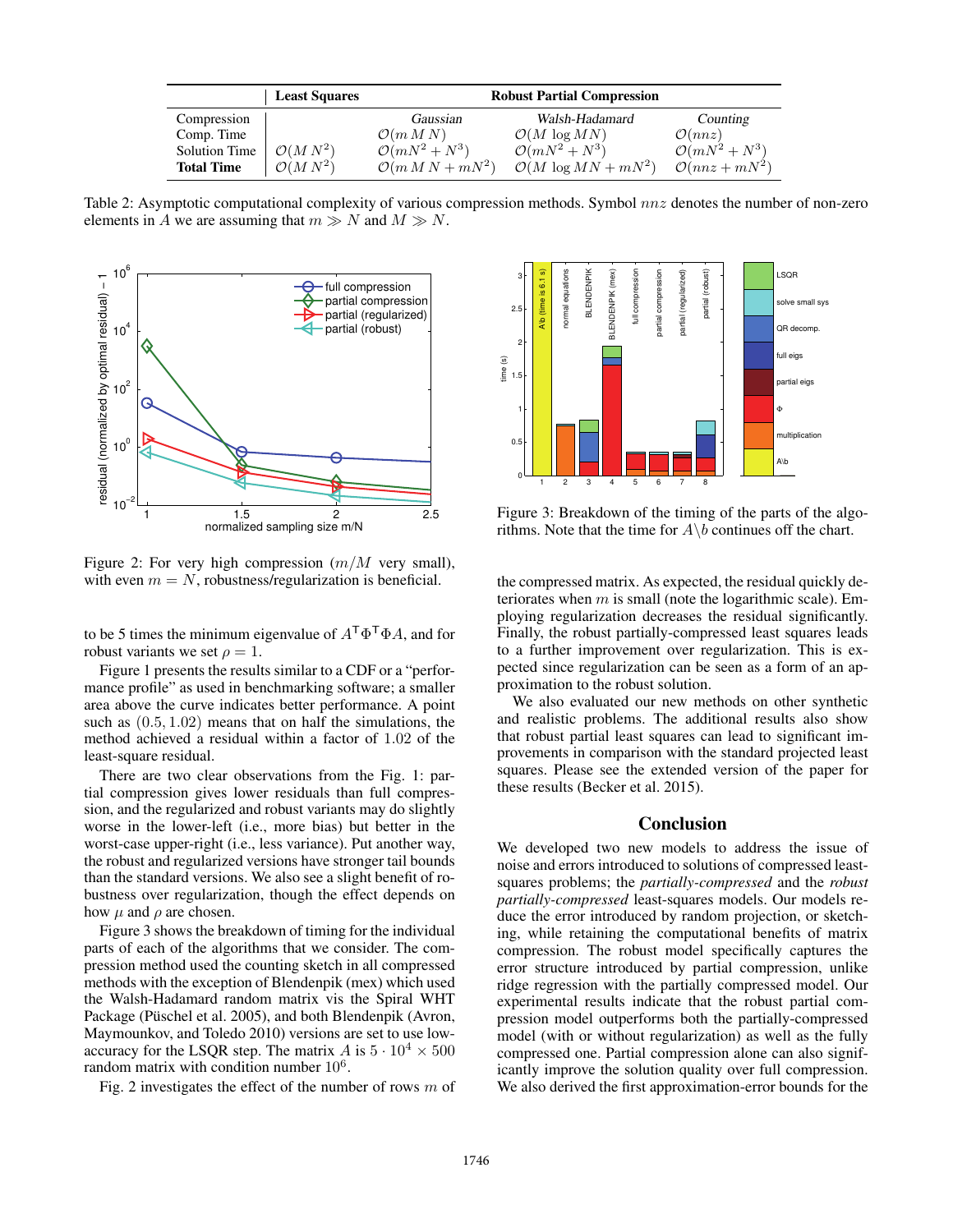partially-compressed least-squares model.

While the partially-compressed least-squares retains the same computational complexity as full compression, the robust approach introduces an additional difficulty in solving the convex optimization problem. By introducing an algorithm based on one-dimensional parameter search, even the *robust partially-compressed* least-squares can be faster than ordinary least-squares.

# Appendix

#### Minimization of  $h_{\tau}$  in Algorithm 1

In this section, we describe how to efficiently minimize  $h_{\tau}(x)$ . Recall that  $h_{\tau}$  is defined in (12). Now consider the problem of computing  $\argmin h_\tau(x)$  for a fixed  $\tau$ . In case 2 of (13), there exists a solution  $x \neq 0$  and therefore the function is differentiable and the optimality conditions read

$$
\tau \left( \frac{P^{\mathsf{T}} P}{\alpha} + \rho \frac{I}{\beta} \right) x = A^{\mathsf{T}} b, \quad \alpha = ||Px||, \ \beta = ||x||.
$$
\n(15)

The optimality conditions are scale invariant for  $x \neq 0$  and therefore we can construct a solution such that  $\beta = ||x|| =$ 1.

Let  $VDV^{\mathsf{T}} = P^{\mathsf{T}}P$  be an eigenvalue decomposition of  $P^{\mathsf{T}}P$ , i.e.,  $D_{ii} = d_i = \sigma_i^2$  are the squared singular values<br>of  $P$  and  $V$  are the right singular vectors of  $P = I/\nabla V^{\mathsf{T}}$ of P, and V are the right singular vectors of  $P = U\Sigma V^{T}$ . We make the change-of-variables to  $y = V<sup>T</sup> x$  (hence  $||y|| =$  $||x||$  and define  $\overline{b} = V^{\mathsf{T}} A^{\mathsf{T}} b$ , which gives an equation for y which is separable if  $\alpha$  is fixed. We thus need to solve

$$
\tau(\gamma D + \rho I)y = \overline{b} \tag{16}
$$

$$
1 = \beta = ||y|| \tag{17}
$$

$$
1/\gamma = \alpha = \|\Sigma y\| \tag{18}
$$

Since  $d_i \geq 0$  the solution of (16) is unique for a given  $\gamma$ .<br>Therefore, the equations (16)-(18) are satisfied if and only if Therefore, the equations (16)-(18) are satisfied if and only if there exists a  $\gamma$  such that the solution to (16) satisfies both (17) and (18).

We use Newton's method to compute  $\gamma$  that satisfies (16). Define

$$
\phi(\gamma) = \tau^{-2} \sum_{i=1}^{N} \frac{\bar{b}_i^2}{(\gamma \sigma_i^2 + \rho)^2} - 1
$$

so (16) and (17) are satisfied if  $\phi(\gamma)=0$  for  $\gamma \ge 0$ . We note that

$$
\phi'(\gamma) = -2\tau^{-2} \sum_{i=1}^{N} \frac{\sigma_i^2 \bar{b}_i^2}{(\gamma \sigma_i^2 + \rho)^3}
$$

which is always negative when  $\gamma \geq 0$ , hence  $\phi$  is monotonic and we are guaranteed that there is a unique root (i.e., it is and we are guaranteed that there is a unique root (i.e., it is analogous to convex minimization) in the region  $\gamma \geq 0$ . We can apply any variant of safe-guarded Newton style methods to solve for the root.

Let  $\overline{x} = V^{\mathsf{T}} \overline{y}$  for  $\overline{y}$  the optimal solution of the Newton method optimization. We now check if (18) is satisfied for this particular value of  $\gamma \equiv \alpha^{-1}$  to determine which case of (13) we are in. If (18) is satisfied and  $h_\tau(\overline{x})=0$  that means that we are in Case 2 and  $\tau = \tau^*$ . That is, the complementary slackness conditions are satisfied and the minimum of  $h_{\tau}(x)$  is 0. If, on the other hand,  $h_{\tau}(\overline{x}) < 0$  then we are in Case 1 and scaling  $\bar{x}$  yields an arbitrarily small value. Finally, if  $\overline{y}$  does not satisfy (18), then the optimal solution is  $y = 0$  and we are in Case 3. Note that  $h_{\tau}(x)$  is not differentiable at  $x = 0$ .

Finally, if we are in Case 2, then  $\bar{x}$  is a scaled optimal solution. To recover the optimal solution, we use  $t = \tau$  to appropriately scale  $\bar{x}$ . Specifically, since we took  $\beta = 1$  and worked with  $\gamma \equiv \alpha^{-1}$ , this was equivalent to working with  $\gamma = \beta/\alpha$  so we can recover the properly scaled  $\beta^* = \alpha^* \gamma$ and hence  $\alpha^* = (1 + \rho \gamma)^{-1} \tau^*$ .

### Proof of Theorem 2

*Proof.* The proof uses the stochastic arguments of (Pilanci and Wainwright 2014) directly, and modifies their deterministic argument (Lemma 1). For brevity, write  $\hat{x} = x_{\text{PCLS}}$ and  $x^* = x_{\text{LS}}$ . From the optimality of  $\hat{x}$  to the partialcompressed least squares problem (3), we have:

$$
\|\Phi A\widehat{x}\|^2 \le \|\Phi Ax\|^2 + 2\langle A(\widehat{x} - x), b\rangle. \tag{19}
$$

for all x, and in particular  $x = x^*$ . From the optimality of  $x^*$  to equation (1) the gradient at  $x^*$  is zero so we have  $x^*$  to equation (1), the gradient at  $x^*$  is zero so we have  $\langle A x, A x^* - b \rangle = 0$  for any x, and hence, using  $x = \hat{x} - x^*$ , re-arranging this gives

$$
\langle A(\hat{x} - x^{\star}), b \rangle = \langle A(\hat{x} - x^{\star}), Ax^{\star} \rangle \tag{20}
$$

Thus

$$
\frac{1}{2} ||\Phi A (\hat{x} - x^*)||^2
$$
\n
$$
= \frac{1}{2} ||\Phi A \hat{x}||^2 + \frac{1}{2} ||\Phi Ax^*||^2 - \langle \Phi A \hat{x}, \Phi Ax^* \rangle
$$
\n
$$
\leq ||\Phi Ax^*||^2 + \langle A(\hat{x} - x^*), b \rangle - \langle \Phi A \hat{x}, \Phi Ax^* \rangle
$$
\n
$$
= \langle A(\hat{x} - x^*), b \rangle - \langle \Phi A(\hat{x} - x^*), \Phi Ax^* \rangle
$$
\n
$$
= \langle A(\hat{x} - x^*), (I - \Phi^T \Phi) Ax^* \rangle
$$
\nwhere the first inequality follows from (19) and the final

equality follows from (20).

Normalizing both sides of the last inequality appropriately, we obtain:

$$
\frac{1}{2} \frac{\|\Phi A(\hat{x} - x^*)\|^2}{\|A(\hat{x} - x^*)\|^2} \|A(\hat{x} - x^*)\|
$$
\n
$$
\leq \|Ax^*\| \underbrace{\left\langle \frac{A(\hat{x} - x^*)}{\|A(\hat{x} - x^*)\|}, (I - \Phi^{\mathsf{T}}\Phi) \frac{Ax^*}{\|Ax^*\|} \right\rangle}_{U_2}
$$

To complete the proof, we need to show that  $2 \frac{U_2}{U_1}$  is bounded<br>above by  $\epsilon \in (0, 1)$  for both the sub-Gaussian skatch and the above by  $\epsilon \in (0,1)$  for both the sub-Gaussian sketch and the ROS sketch. Define  $Z_1(A) = \inf_{v \in \text{range}(A), ||v||=1} ||\Phi v||^2$ and  $Z_2(A) = \sup_{v \in \text{range}(A), ||v|| = 1} |\langle u, (\Phi^T \Phi - I) v \rangle|$ <br>where u is any fixed vector of norm 1. Then  $L_2/L_1$ where u is any fixed vector of norm 1. Then  $U_2/U_1 \leq$  $Z_2/Z_1$ .

Taking the scaling of  $\Phi$  into account, then  $Z_2/Z_1 < \epsilon$  if: (a) Φ is a scaled sub-Gaussian sketch and condition *(i)* of the theorem holds, since we apply Lemmas 2 and 3 of (Pilanci and Wainwright 2014); or (b)  $\Phi$  is a scaled ROS sketch and condition *(ii)* of the theorem holds, since we apply Lemmas 4 and 5 of (Pilanci and Wainwright 2014).  $\Box$